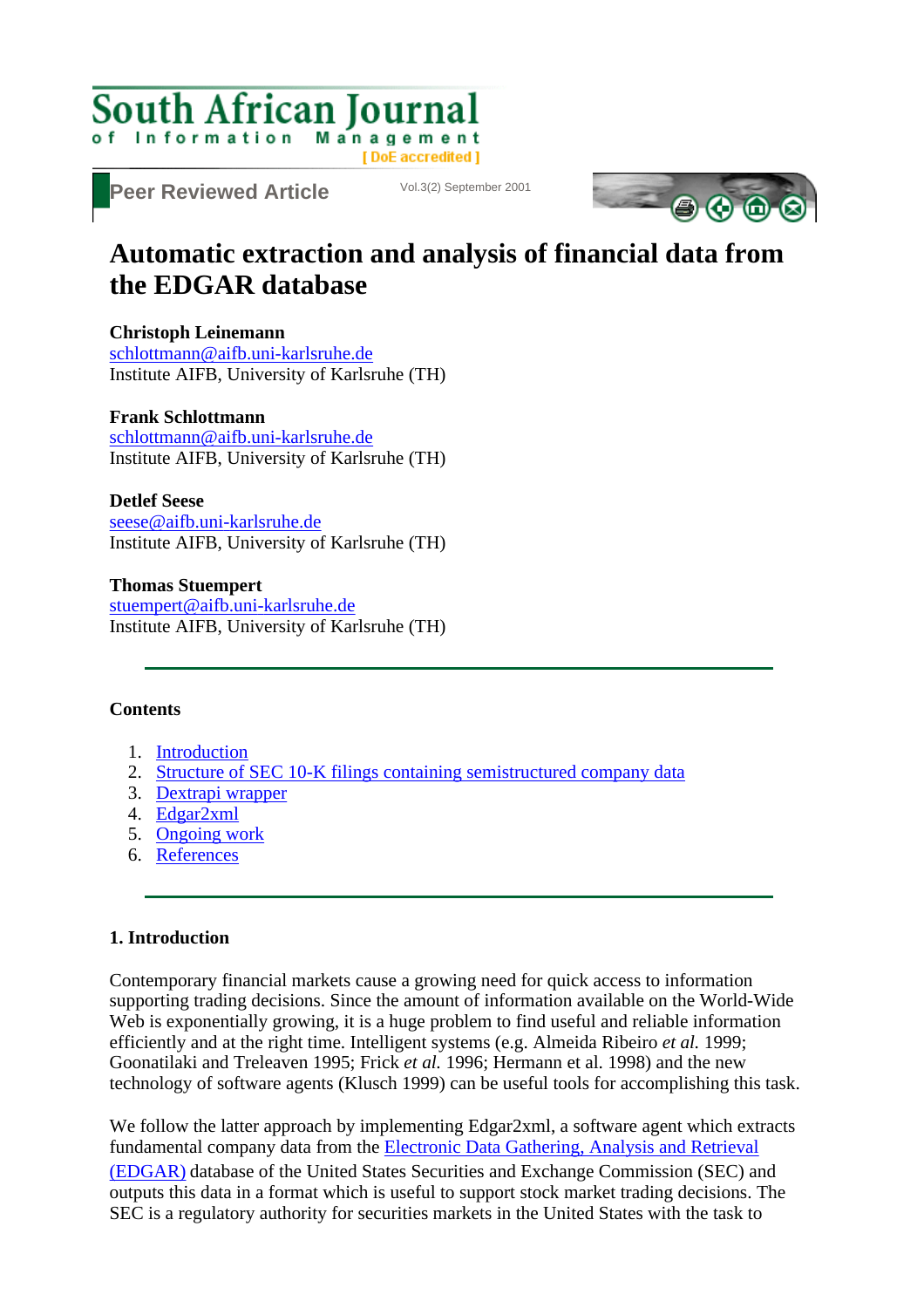protect investors and to maintain fair, honest and efficient markets. Registered companies are required to file certain financial company data on forms (e.g. 'form 10-Q' for quarterly financial reports and 'form 10-K' for annual reports), which are then made publically available on the EDGAR database. The database can be accessed via a WWW interface and contains documents reaching back to 1994. According to their high relevance for investor decisions, we will concentrate on data extraction from form 10-K filings, although the methods presented in this article can be applied to any other type of filing as well.

While companies use some SGML tags in their filings, documents in the EDGAR database generally contain only very few tags, for example <TABLE> at the beginning and </TABLE> at the end of balance sheet information on some but not all 10-K forms. The balance sheet itself is pure ASCII text and can easily exceed a size of 200 KB. There is a need for automatic extraction of relevant data, because investors who are interested in quantitative balance sheet information naturally prefer immediate online access to relevant data over having to read the entire 10-K filing.

Currently several EDGAR agents exist, for example EDGAR online, 10-K Wizard and FRAANK(Kogan *et al*. 1998). They are used on portal sites for general financial information (e.g. at Yahoo! and BigCharts). These EDGAR agents, however, do not fragment a balance sheet into its components but can only extract well structured passages, that is, extract a whole balance sheet. They are unable to extract detailed information like single balance sheet items from the ASCII passages.

If not only the online extraction of entire balance sheets but also the process of online financial analysis is supported by software, investors will be able to analyse companies faster and more conveniently. This is the goal of our software agent, Edgar2xml, which will be introduced in the following sections.

top

#### **2. Structure of SEC 10-K filings containing semistructured company data**

Automatic extraction of unstructured information is an almost impossible task. Hence our agent uses the semistructure found in some SEC 10-K filings. Valid for a specific company and a single year, form 10-K is divided into four parts. Each part consists of several different sections of the annual report of the company which are organized as numbered items. An overview of form 10-K's structure with special respect to those items containing balance sheets and other financial information is given below (Skousen 1991; Leinemann 2000).





We focused our work on items 8 and 14, which contain audited balance sheets for two years as well as three audited annual statements of income and cash flow, and supplemental financial data schedules (FDS). The FDS consist of aggregated financial information and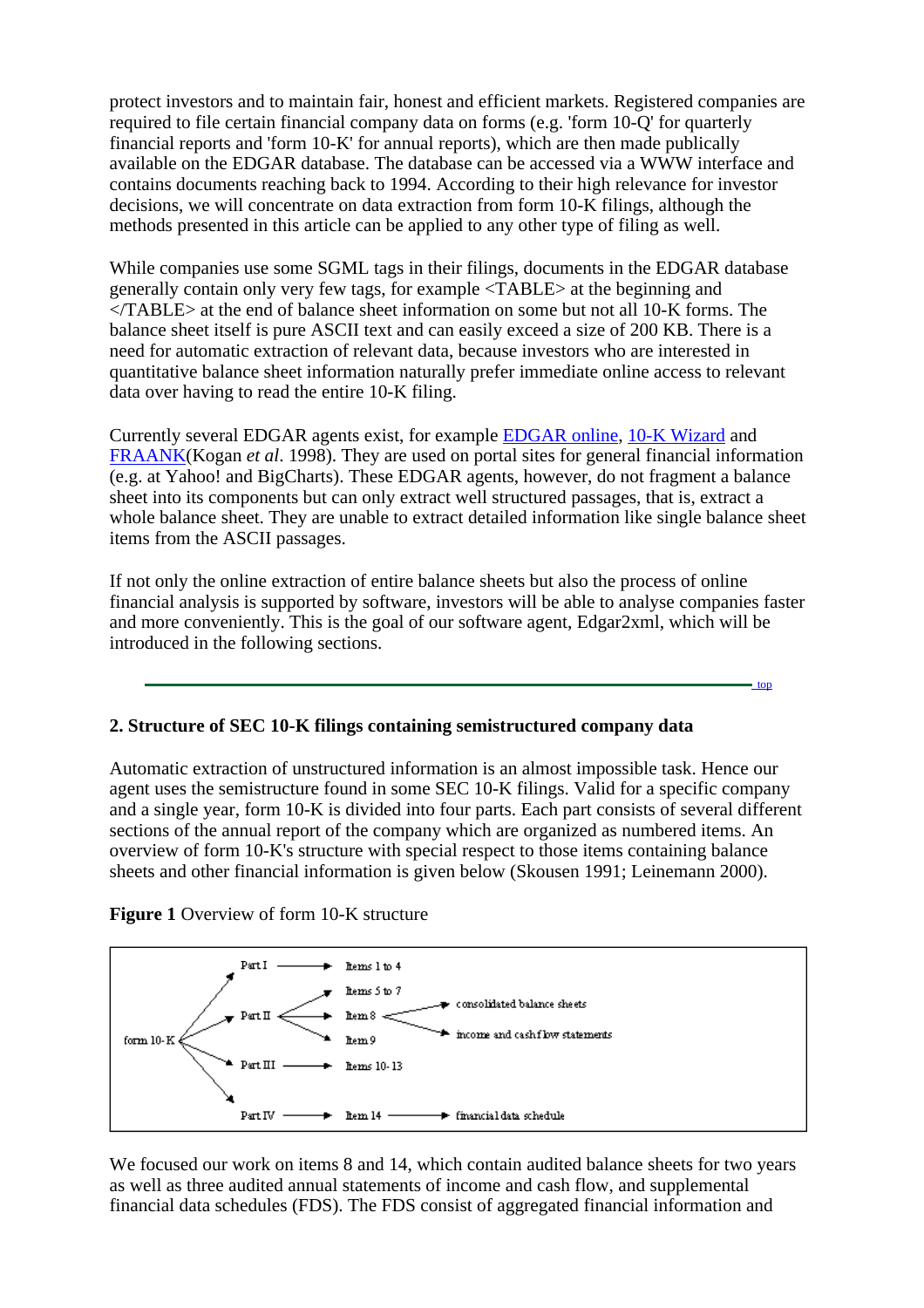selected financial ratios.

Only the FDS are sufficiently tagged to be machine understandable in the sense of XML. Our software agent, however, implements a new Java-based methodology for mining even other, semistructured parts of a balance sheet.

We cannot query SEC filings in a database-like fashion based on their underlying structure. However, we can provide database-like querying for semi-structured sources by building wrappers around these sources. Each source is wrapped with a translator (or wrapper) that logically converts the underlying data objects into a common information format. Before we will be able to introduce Edgar2xml agent it is therefore necessary to have a closer look at dextrapi wrapper, a general API for Data EXTRaction.

top

## **3. Dextrapi wrapper**

## **3.1 Overview**

The dextrapi wrapper is a framework for extracting information, for example financial data, from any text-based resource. The extracted information is transformed into XML syntax. Most wrapper approaches (Azavant and Sahuguet 1999; Huck *et al.* 1998) need a fixed structure, for example HTML structure, in the file they have to extract from. Dextrapi is able to process even ASCII text sources with changing structure, that is dextrapi detects the beginning of a balance sheet whether the beginning is marked with a tag or special ASCII text. The following picture shows the architecture of dextrapi:



**Figure 2** Dextrapi architecture

The data extraction process is accomplished as follows:

**1**. Text from external sources is written into an input buffer.

**2**. The text in the input buffer is read by a parser.

**3**. The knowledge database of the document manager provides the parser with regular expressions . These regular expressions are needed for section and keyword identification. We define section identification as identification of the position where the extraction process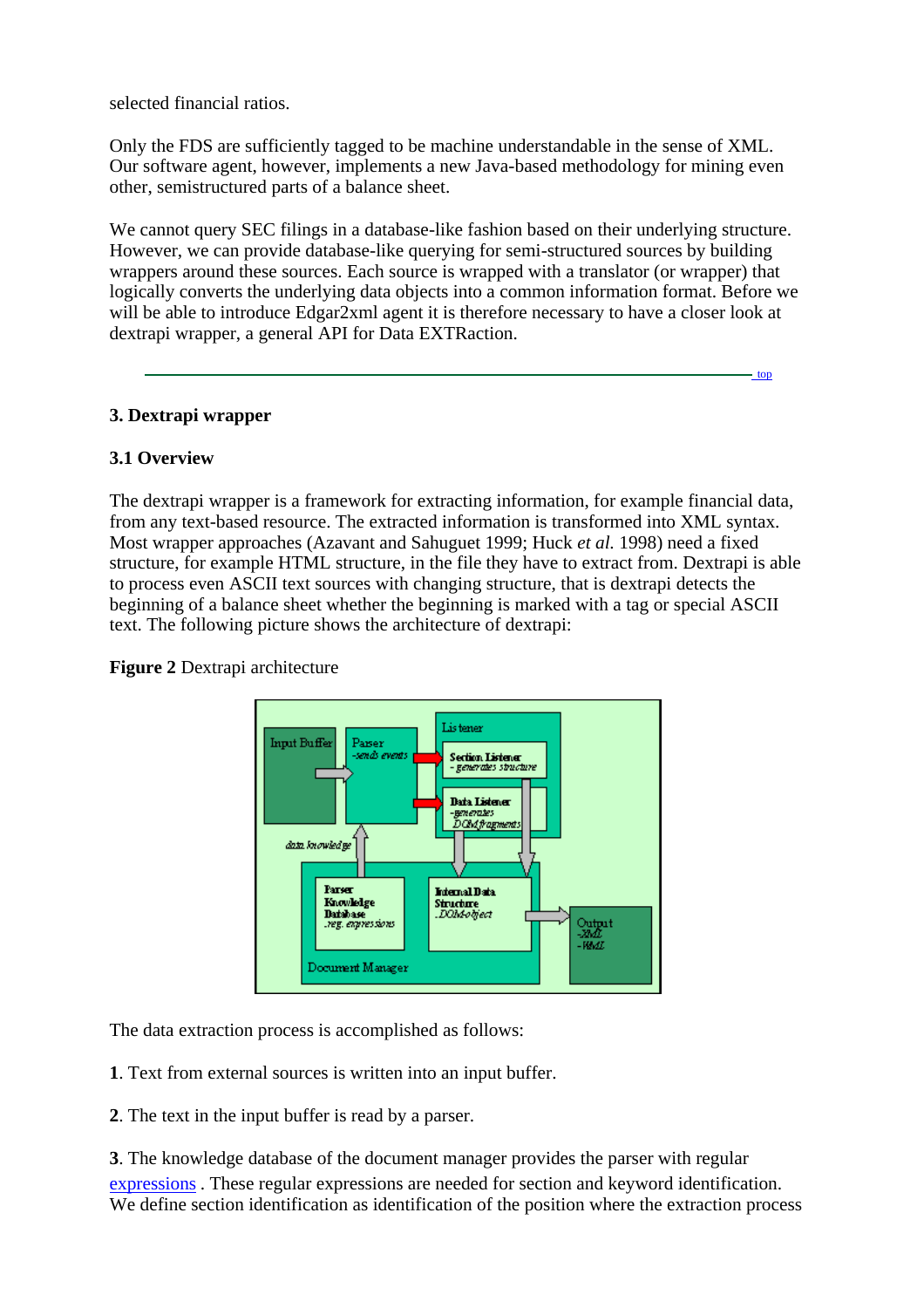starts or ends, for example the beginning of some table. Keyword identification detects items which should be extracted. The document manager organizes the parsing process.

**4**. For section identification, the parser fires an event if a regular expression in the parser's knowledge base matches some ASCII text in the input buffer. This event activates the data listener.

**5**. The data listener is activated on receiving an event from the parser. Extraction within a document's section is done by the parser. The parser reads out the input buffer until the data listener detects a structure specified by a regular expression. If the specified structure is detected, relevant information has been found and the parser's data event class fires an event to the listener.

**6**. Each detected keyword is transformed to a Document Object Model (DOM) element by the listener, that is, the content of a section is transformed to be part of a DOM tree, elements of this DOM tree are generated and sent to the document manager.

**7**. The internal data structure of the document manager generates a DOM tree from the DOM fragments of the data listener. Each DOM element represents relevant information that is specified by regular expressions and that is to be extracted. The section listener generates a representation of the text document's structure which is then passed to the internal data structure of the document manager.

**8**. The document manager writes elements of the DOM tree to an XML output stream which conforms to an XML schema.

#### **3.2 Parser**

The parser gets its information from the knowledge database that describes when to fire an event. We define parser knowledge as a set of keywords and regular expressions that the parser needs to fire events if an ASCII text matches some element of this set. Parser knowledge consists of section knowledge and data knowledge. The section knowledge for identification of the sections (e.g. SEC Header for company identification, balance sheet, FDS) has the columns as shown in Table 1.

**Table 1** Section knowledge

| <b>Name</b>           | Name of a section                                                                                                                        |
|-----------------------|------------------------------------------------------------------------------------------------------------------------------------------|
| section <sub>ID</sub> | key for identification of the section                                                                                                    |
| section-<br>Beginning | contains a regular expression matching the beginning of<br>a section                                                                     |
| sectionEnding         | contains a regular expression matching the ending of a<br>section                                                                        |
| subSectionOf          | contains the section ID of its parent section or '-1' if it is<br>the root section. There can only be one root section                   |
| beginning-<br>Scope   | can have the value 'cursor' or 'buffer' and relates to the<br>scope which is subject to the match of the beginning<br>regular expression |
| endingScope           | can have the value 'cursor' or 'buffer' and relates to the<br>scope which is subject to the match of the regular<br>ending expression    |
|                       |                                                                                                                                          |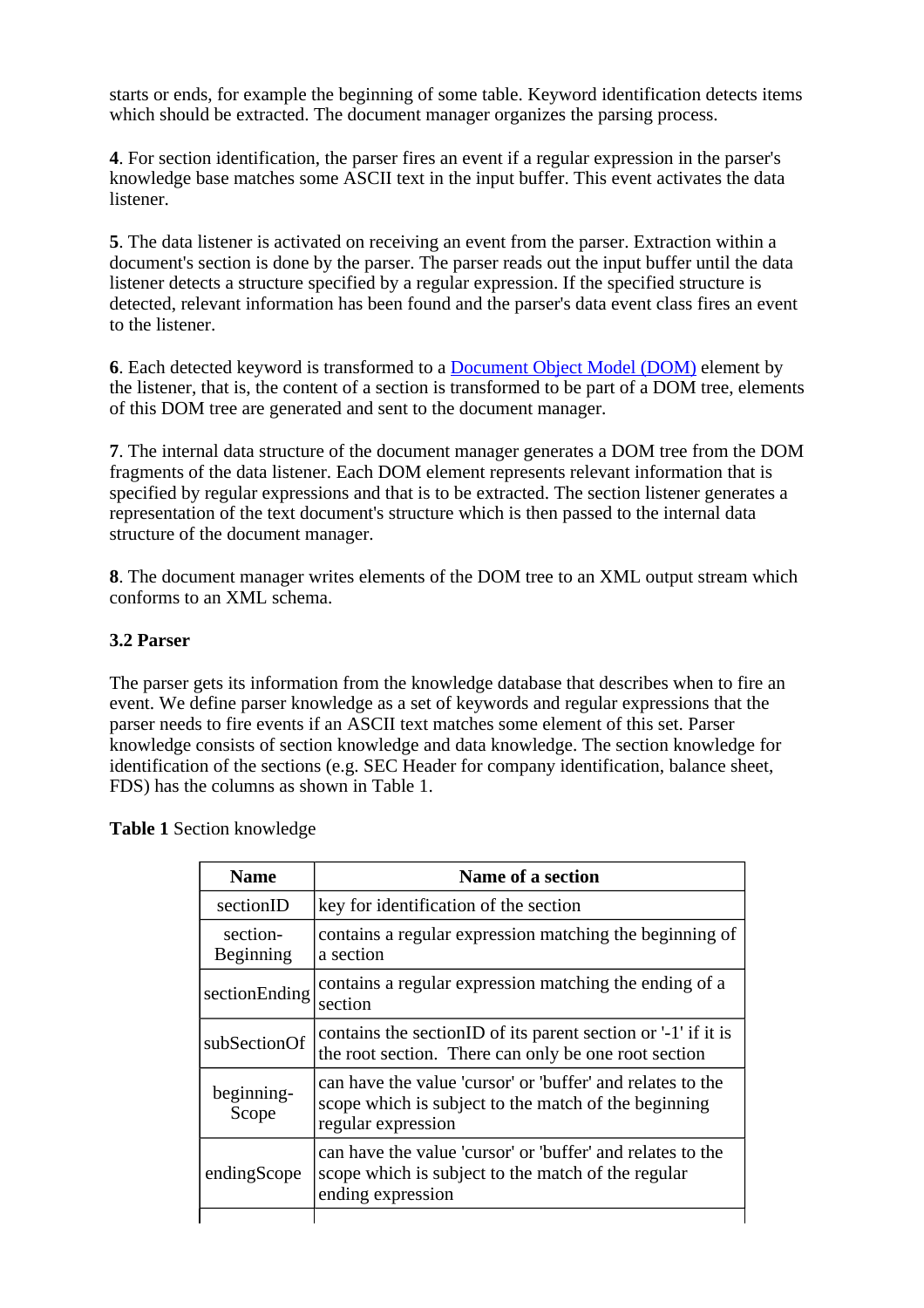| burnable | can have the value true or false. If true the section      |
|----------|------------------------------------------------------------|
|          | occurs only once per encapsulating section. If false the   |
|          | section can occur several times within it's parent section |

We use section knowledge and data knowledge to optimise the parsing process, which is organized in two steps. In the first step, interesting sections (SEC-Header, a whole balance sheet, the Financial Data Schedules) are identified. In the second step, data knowledge is used for keyword detection, identifying the data (financial items) in a section that is to be extracted. The separation of structural information, like the beginning of a section, from data extraction information (e.g. keywords detecting a certain structure in the underlying ASCII text) results in an efficient parsing process.

The data knowledge consists of knowledge about the data in a section that is to be extracted and has the columns as shown in Table 2.

| <b>Name</b> | Name of the data to be extracted                                                                                                                                         |
|-------------|--------------------------------------------------------------------------------------------------------------------------------------------------------------------------|
| dataId      | serving as a primary key                                                                                                                                                 |
| data        | a regular expression matching the data associated with the<br>name                                                                                                       |
| parent      | a sectionID within this data occurs. This is a foreign key<br>and relates to the field 'sectionID' in the section knowledge<br>entity                                    |
| priority    | an integer determining the order in which the events are<br>fired in case they occur in the same scope                                                                   |
| scope       | this field is the same as the scope of the section knowledge<br>entity                                                                                                   |
| depth       | the number of bracket pairs the data of the match is<br>embraced in                                                                                                      |
| burnable    | can have the value true or false. If true the data occurs only<br>once per encapsulating section. If false the data can occur<br>several times within its parent section |

**Table 2** Data knowledge

The parser reads the SEC filing through a buffer that consists of several lines. Within the buffer one line represents the cursor. While the buffer moves through the file, the buffer fires two kind of events, section events and data events. The list of section events which are fired is dynamically changing according to the section knowledge from the knowledge database. For every section that is entered, the possible subsection events and the section ending event are loaded into the firing list. The firing list for data events is changed with the parser's plugKnowledge(String section) method, which queries the database for the data events that occur in a section and adds them to the firing list. This is useful when only data of a certain section is of interest, like a balance sheet section, because it avoids redundant data events to be fired throughout the whole document.

The parser registers and unregisters data event listeners and section event listeners. When dealing with section events, the parser performs event-single-casting, that is that only one listener object can register to the parser. Concerning data events the parser serves as an event-multi-caster, that is several data listener objects can register to receive data events. The document manager registers itself as a section listener and manages which regular expressions of its knowledge database (see Figure 2) are activated and therefore sent to the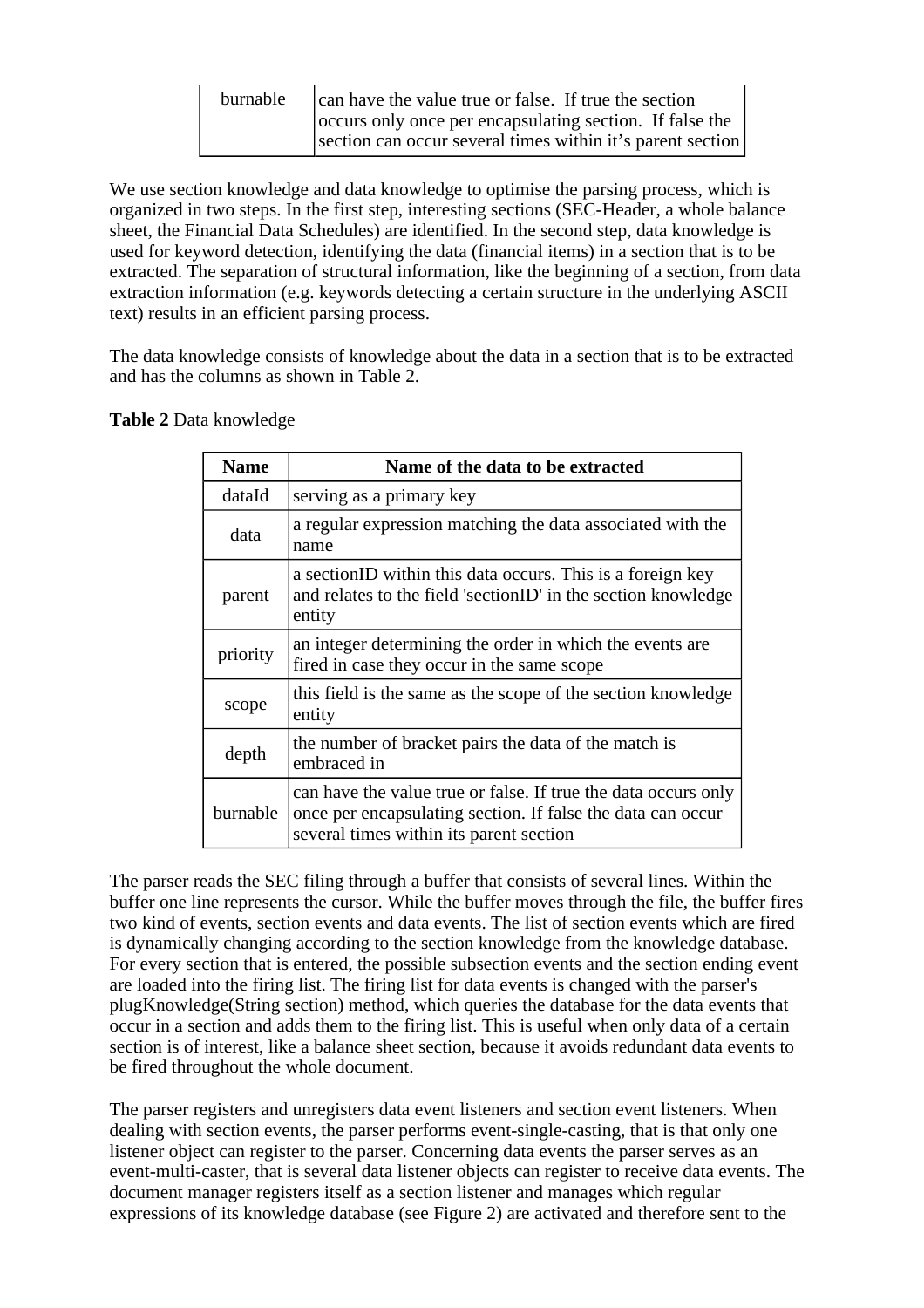listener registry. The registry administers these regular expressions, if a regular expression is not needed any more, it will be deleted from the registry. One or several data listener objects can register to map data. The firing process is called every time when a new line is added to the buffer. According to the regular expressions that have matched buffer and cursor some events are instantiated and methods of the registered listeners are called passing the appropriate event as a parameter.

## **3.3 Listener**

The listener interface requires the methods data(DataEvent). The data() method is supplied with a formal parameter of type DataEvent. The DataEvent object encapsulates two objects. One is the match-object encapsulating the data that has been retrieved and the other one is a string-object representing the name of the data. The listener stores information in its internal DOM representation.

The data listener returns a DOM element representing the document fragment that the data listener has created. The data event object encapsulates two objects of type match and string. The match object encapsulates the data that has been retrieved. It can be accessed through its toString() method. Invoking the getName() method on data event returns a string representing the name of the data. The data will be stored in an appropriate place within an internal DOM element, for example by appending a DOM text node that includes the data or by appending an attribute name-value-pair or by creating a sub-element and then appending a text node. A mapping to an internal DOM structure can be performed. Invoking the getData() method on data listener returns the internal DOM element that has been modified through data method invocations. This element now contains a document fragment that can be further processed from the document manager that has invoked getData().

The section listener returns a DOM object that represents the whole document that has been parsed. Two more methods, sectionBeginning(SectionEvent) and sectionEnding (SectionEvent) are required, they are invoked when sections as defined in section knowledge begin and end.

## **3.4 Document manager**

The document manager consists of section listeners and holds a reference on the parser creating data listener objects if the document manager gets an event for extracting a section. The sectionBeginning() method supplies the parser with a certain class of events to fire and registers the matching data listener object. This class of events can be queried from the parser knowledge database according to the current section.

The number of events the parser fires and the number of listeners that are registered is crucial to the performance of the parser. To achieve high performance the sectionEnding() method removes data knowledge from the parser by deleting the class of events associated with the ending section from the parser's firing list and data listener objects will be set unregistered. This improves the speed of the parsing process because the number of target methods which are called while firing an event are reduced.

Now we are able to describe Edgar2xml, the agent for extracting financial data from SEC filings.

 $=$ top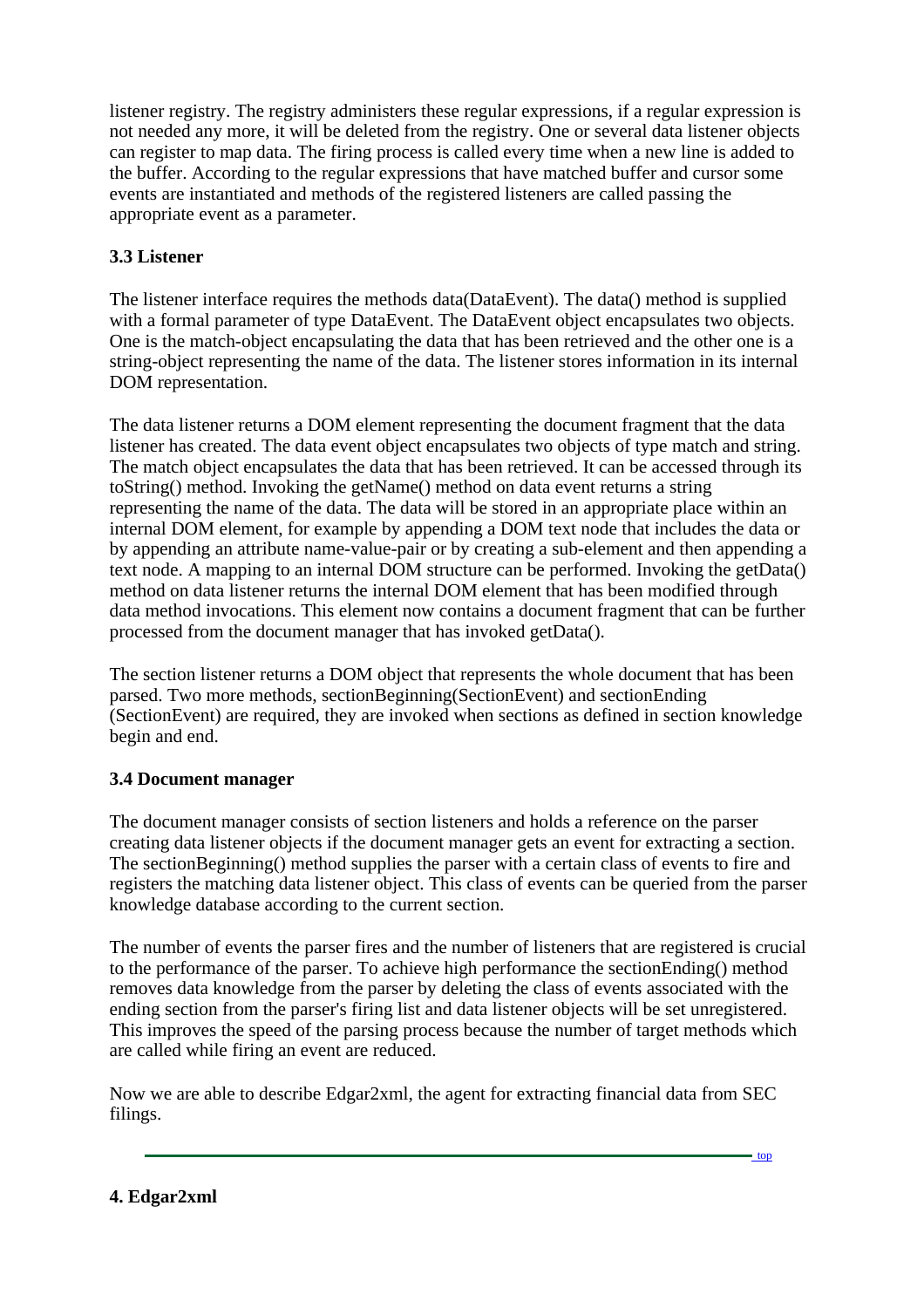First we give an overview of the Edgar2xml agent architecture and explain the components, that is, the different layers (see **Figure 3**).

**Figure 3** Overview of Edgar2xml's architecture



## **4.1 Data acquisition layer**

The data acquisition layer is responsible for retrieving the target file and for opening a data input stream that is passed to the data extraction layer, that is it extracts the text-based data from the EDGAR database and writes it to the input buffer. The data acquisition layer receives a request with the parameters company identification and year from the processing layer and the data acquisition layer sends the text-based data to the data extraction layer.

## **4.2 Data extraction layer**

The data extraction layer performs the text mining process. It receives the data in its proprietary format and processes it. A parser reads the data input stream and fires corresponding events identifying relevant data that hane been found. The parser reads regular expressions from the knowledge database.

In Figure 4 a typical sample input file is presented showing the architecture of a 10-K filing. Keywords for detecting the balance sheet section are in this case 'balance', 'sheet', '<table>' and 'Current assets'. In this example there are only two listed balance sheet items, namely 'Cash and cash equivalents' and 'Short-term investments'.

**Figure 4** Excerpt from form 10-K for Intel Corp.

```
<SEC-DOCUMENT>0001012870-00-001562-index.html : 20000324 
<SEC-HEADER>0001012870-00-001562.hdr.sgml : 20000324 
ACCESSION NUMBER: 0001012870-00-001562 
CONFORMED SUBMISSION TYPE: 10-K 
PUBLIC DOCUMENT COUNT: 6
CONFORMED PERIOD OF REPORT: 19991225 
FILED AS OF DATE: 20000323
```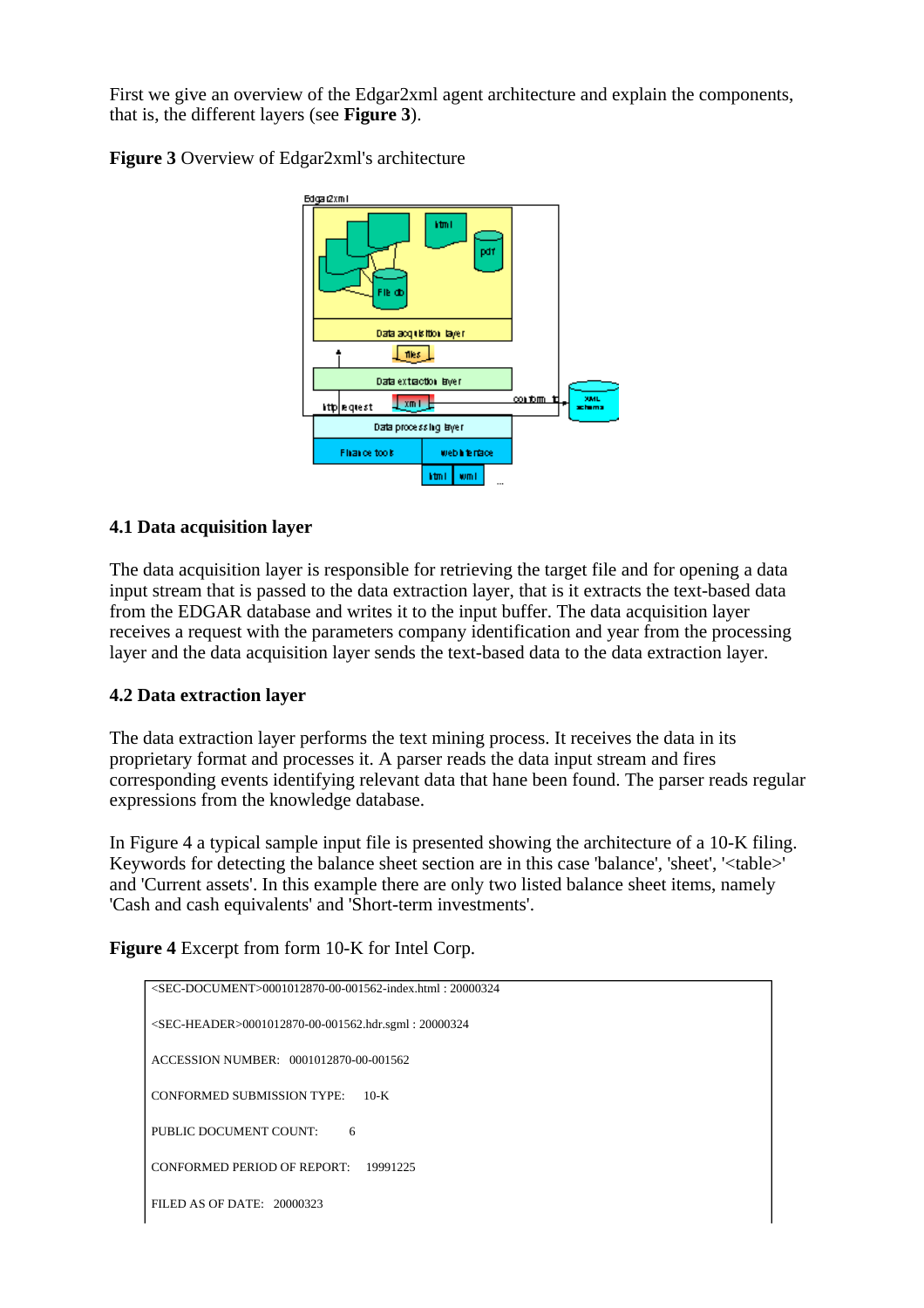| FILER:                                                                            |  |  |  |  |
|-----------------------------------------------------------------------------------|--|--|--|--|
| <b>COMPANY DATA:</b>                                                              |  |  |  |  |
| COMPANY CONFORMED NAME: INTEL CORP                                                |  |  |  |  |
| CENTRAL INDEX KEY: 0000050863                                                     |  |  |  |  |
| STANDARD INDUSTRIAL CLASSIFICATION:<br>SEMICONDUCTORS & RELATED DEVICES<br>[3674] |  |  |  |  |
| IRS NUMBER: 941672743                                                             |  |  |  |  |
| $\cdot$                                                                           |  |  |  |  |
|                                                                                   |  |  |  |  |
| Page 14                                                                           |  |  |  |  |
| $<$ PAGE>                                                                         |  |  |  |  |
| Consolidated balance sheets                                                       |  |  |  |  |
| December 25, 1999 and December 26, 1998                                           |  |  |  |  |
| (In millions--except per share amounts)                                           |  |  |  |  |
| $<$ TABLE>                                                                        |  |  |  |  |
| <caption></caption>                                                               |  |  |  |  |
| 1999<br>1998                                                                      |  |  |  |  |
| --------<br>---------                                                             |  |  |  |  |
| $<\!\!S\!\!>$<br>$\langle C \rangle$ $\langle C \rangle$                          |  |  |  |  |
| Assets                                                                            |  |  |  |  |
| Current assets:                                                                   |  |  |  |  |
| Cash and cash equivalents<br>\$3,695<br>\$2,038                                   |  |  |  |  |
| Short-term investments<br>7,705<br>5,272                                          |  |  |  |  |
| $\cdot$                                                                           |  |  |  |  |
| .( items of a balance sheet)                                                      |  |  |  |  |
| . Liabilities                                                                     |  |  |  |  |
| $\ddot{\phantom{0}}$                                                              |  |  |  |  |
| .( items of a balance sheet)                                                      |  |  |  |  |
|                                                                                   |  |  |  |  |
|                                                                                   |  |  |  |  |
|                                                                                   |  |  |  |  |

## **The task of the listeners is the following:**

Listeners get the events and generate an internal object representation of the events they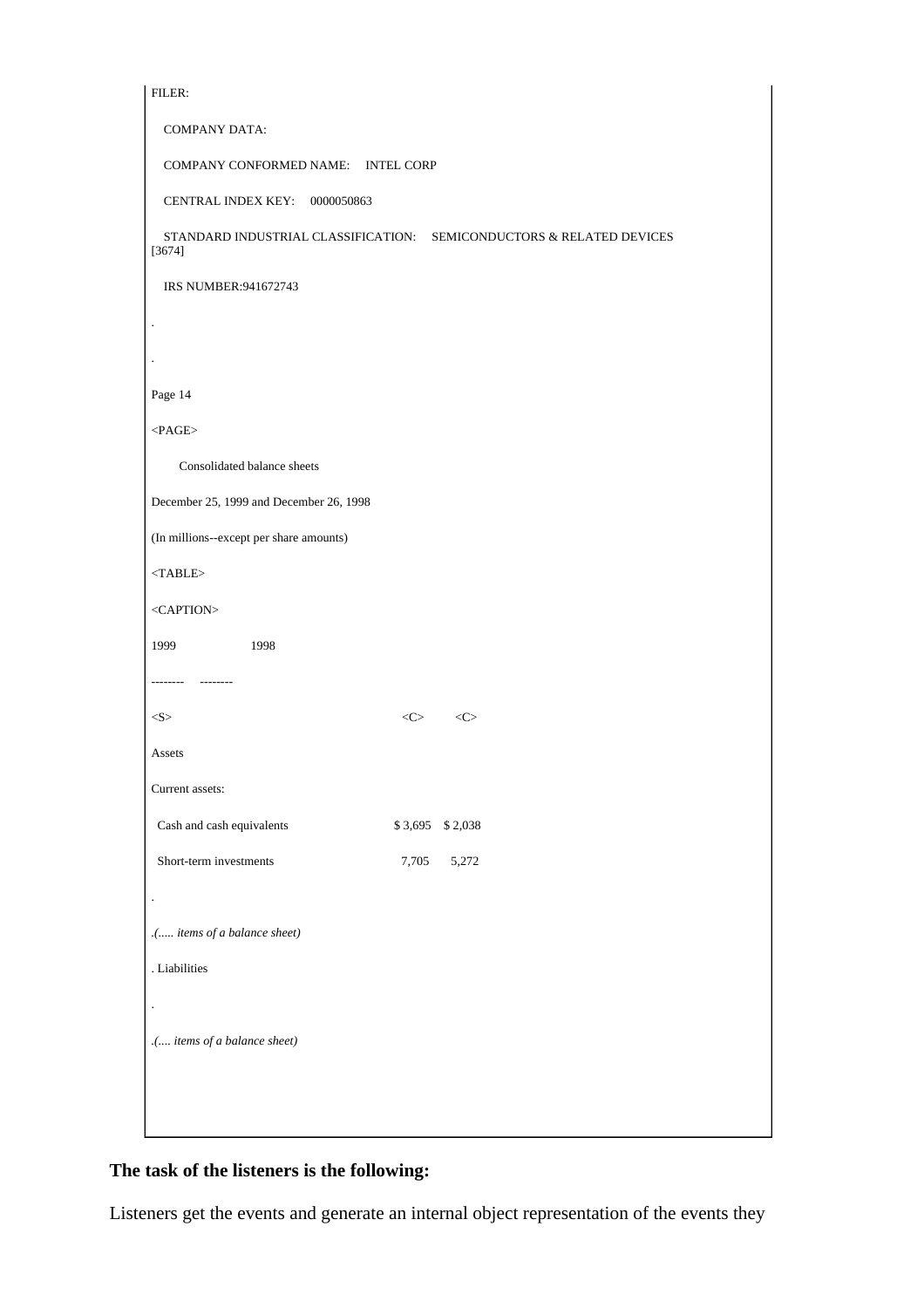receive. This object representation of the data can be accessed by the data processing layer. The data extraction layer applies both object-model and event-driven parsing: We use the event driven concept for the identification of the different sections, that is items of a form 10- K and the object model approach, that is a DOM parser, for the representation of the data extracted from these sections. This combination guarantees good performance without a lack of power in rendering the data.

## **4.3 Data processing layer**

The extraction layers store balance sheet items in a DOM object. Now the data processing layer transforms the DOM elements into an XML data output stream. Figure 5 displays such an XML output which contains each detected financial item. Balance sheet items have been converted to XML. This XML data conform to an XML schema, XML Data Reduced (XDR), that is registered at Biztalk, a public repository for XML schemata, that is a set of rules for describing the underlying document structure of the XML document.

<?xml version='1.0'?> <SECFiling> <SECHeader> <CompanyData>  $<$ SIC $>$ <SICName>SEMICONDUCTORS &amp; RELATED DEVICES </SICName>  $\langle$ SIC $>$ <CompanyConformedName>INTEL CORP </CompanyConformedName> <IRS>941672743</IRS> </CompanyData> </SECHeader> <BalanceSheet> <BalanceSheetHeader> <columns> <year>1999</year> <year>1998</year> </columns> <Multiplier>1000000</Multiplier> <Currency>USD</Currency> </BalanceSheetHeader> <AssetsFixed> <constructionInProgress> <number year='1999'>1460</number> <number year='1998'>1622</number> </constructionInProgress> </AssetsFixed> </BalanceSheet>  $\langle$ EX 27> .... <EX-27Header> <Legend> THIS SCHEDULE CONTAINS **SUMMARY** INFORMATION EXTRACTED FROM INTEL CORPORATION'S CONSOLIDATED STATEMENTS OF INCOME AND CONSOLIDATED BALANCE SHEETS </Legend> <Multiplier>1000000</Multiplier> <PeriodType>12</PeriodType> <FiscalYearEnd>DEC-25- 1999</FiscalYearEnd> <PeriodEnd>DEC-25-1999</PeriodEnd> </EX-27Header>

**Figure 5** Excerpt from an XML output for form 10-K of Intel Corp.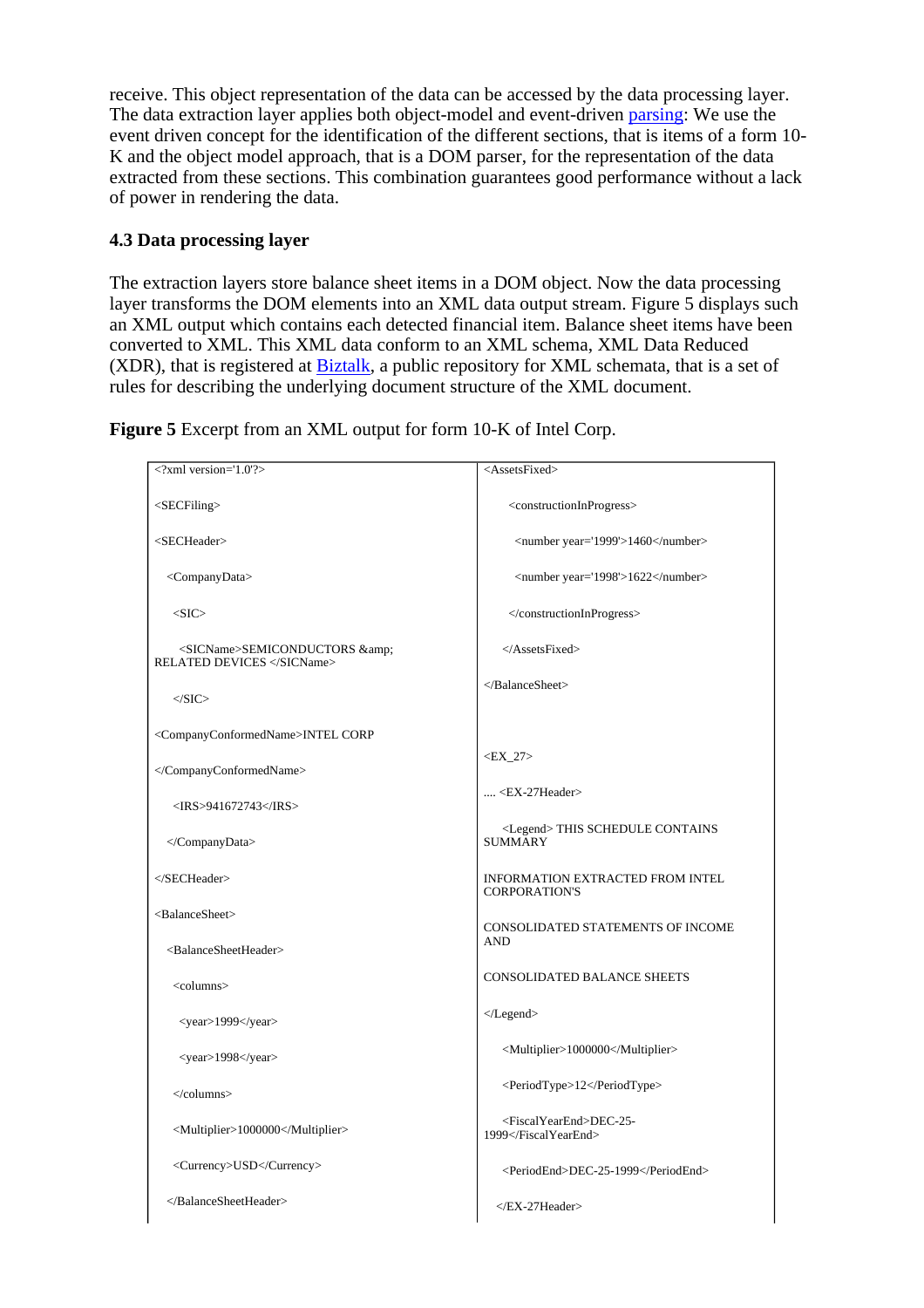

Several recommendations exist at the World-Wide Web Consortium for XML schemas, for example XML-Schema, XML-Data, Document Content Description (DCD) and Document Type Definitions (DTDs). Each XML schema has its own syntax for constructing these rules and each XML schema has a different set of features for defining the rules. This data can be used as a message for other applications like a financial analysis tool that will use XML data for calculating ratios etc. Document Type Definitions do not allow to define data types like integer or real numbers which are necessary for processing financial data. Therefore we use the XDR schema, in which data types for each financial ratio can be defined. For presentation purposes the XML data are transformed by an XSL-processor into formats like HTML or WML.

 $=$  top

#### **5. Ongoing work**

The activities of building agents for the automatic transformation of fundamental company data into a representation that enables and supports quick trading decisions cannot be separated from standardization activities. In September 1999 the XFRML workgroup was founded from AICPA with the aim to develop a standardized computer language for describing financial reports with only one XML vocabulary. The XFRML specification, a XML dialect for financial applications named XBRL (Extensible Business Reporting Language), is still in use. At the moment XFRML shows only a sample 10-K filing which adapts XML tags to each ASCII-10-K output. Therefore there is a strong need for only one specification for all 10-K filings which enable quick access to 10-K filings supporting financial analysis and fast trading decisions. We have shown that it is possible to automatically extract financial data and transform the data into XML. With the usage of XML for describing financial data, the data become machine understandable and reusable. At the moment we do not detect all balance sheet items. Therefore the scope of Edgar2xml can be extended in two dimensions:

- Improving extraction quality: Include more financial items in a single balance sheet and detect synonyms (financial items of different types but with the same meaning). This task could be done by modelling financial data with an ontology.
- Extending extraction scope: Extract not only balance sheet information but also a consolidated statement of income and consolidated statement of cash flow.

Up to now Edgar2xml has been capable of extracting the financial data of balance sheets and the financial data schedules. By specifying new data events in the database and by implementing new listeners the functionality can be extended to other applications.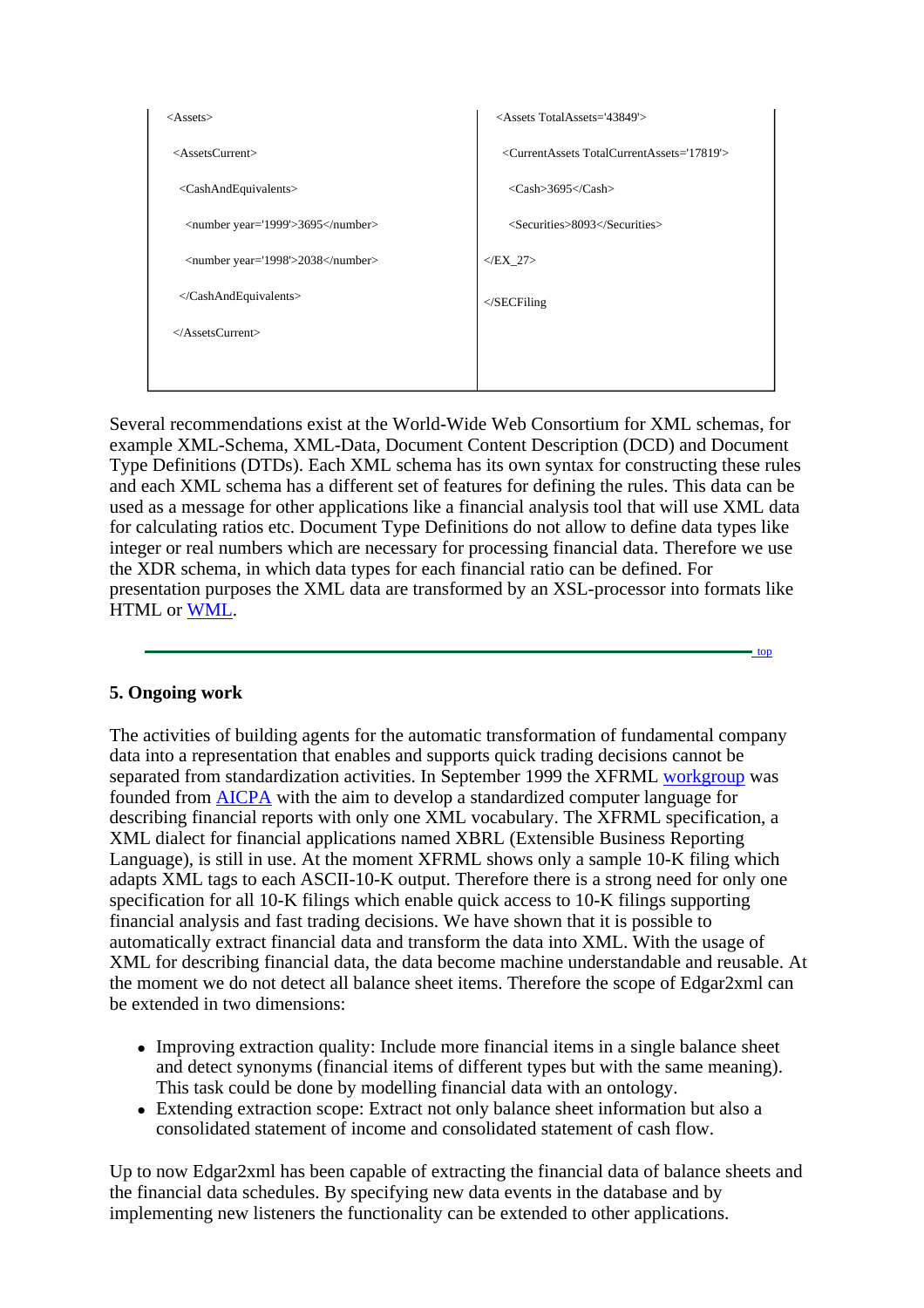#### **Acknowledgement**

The authors would like to thank Tobias Dietrich for reading the manuscript and for many helpful suggestions.

 $=$ top

 $\overline{\text{top}}$ 

#### **6. References**

Almeida Ribeiro, R., Zimmermann, H.-J., Yager, R. and Kacprzyk, J. 1999. *Soft computing in financial engineering, studies in fuzziness and soft computing.* Heidelberg: Springer.

Azavant, F. and Sahuguet, A. 1999. Web ecology: recycling HTML pages as XML documents using W4F. Submitted to WebDB'99, Philadelphia, June 1999.

Goonatilake, S. and Treleaven, P. (eds.) 1995. *Intelligent systems for finance and business*. Chichester: Wiley.

Frick, A., Herrmann, R., Kreidler, M., Narr, A. and Seese, D. 1996. A genetic-based approach for the derivation of trading strategies on the German stock market. In Amari, S.; Xu, L; Chan, L.-W.; King, I. and Leung, K.-S. (eds.) *Proceedings of the 3rd International Conference on Neural Information Processing, Hong Kong, September 1996*. Singapore: Springer, 1996, pp. 766-770.

Herrmann, R., Kreidler, M., Seese, D. and Zabel, K. 1998. A fuzzy-hybrid approach to stock trading. In Usui, S. and Omori, T. (eds.) *Proceedings of ICONIP'98-Kitakyushu, The Fifth International Conference on Neural Information Processing, Kitakyushu, Japan, October 1998*. Amsterdam: IOS Press, 1998, pp. 1028-1032.

Huck, G., Fankhauser, P.,Aberer, K. and Neuhold, E. 1998. JEDI: Extracting and synthesizing information from the Web. Submitted to COOPIS 98, New York: IEEE Computer Society Press.

Klusch, M. 1999. *Intelligent information agents - agent-based information discovery and management on the Internet*. Springer.

Kogan, A., Nelson, K., Srivastava, R., Vasarhelyi, M. and Lu, H. 1998. FRAANK: Financial reporting and auditing agent with Net Knowledge. Collected abstracts of the American Accounting Association Annual Meeting, 1998.

Leinemann, C. 2000. Examination of public companies' financial information dissemination in Europe and the USA. Proposal and sample implementation of a software agent for the use of extracting and disseminating financial information for the purpose of maximal reusability, diploma thesis, Institute AIFB, University of Karlsruhe (TH).

Skousen, F. 1991. *An introduction to the SEC*. Cincinnati: South-Western.

#### **Disclaimer**

Articles published in SAJIM are the opinions of the authors and do not necessarily reflect the opinion of the Editor, Board, Publisher, Webmaster or the Rand Afrikaans University. The user hereby waives any claim